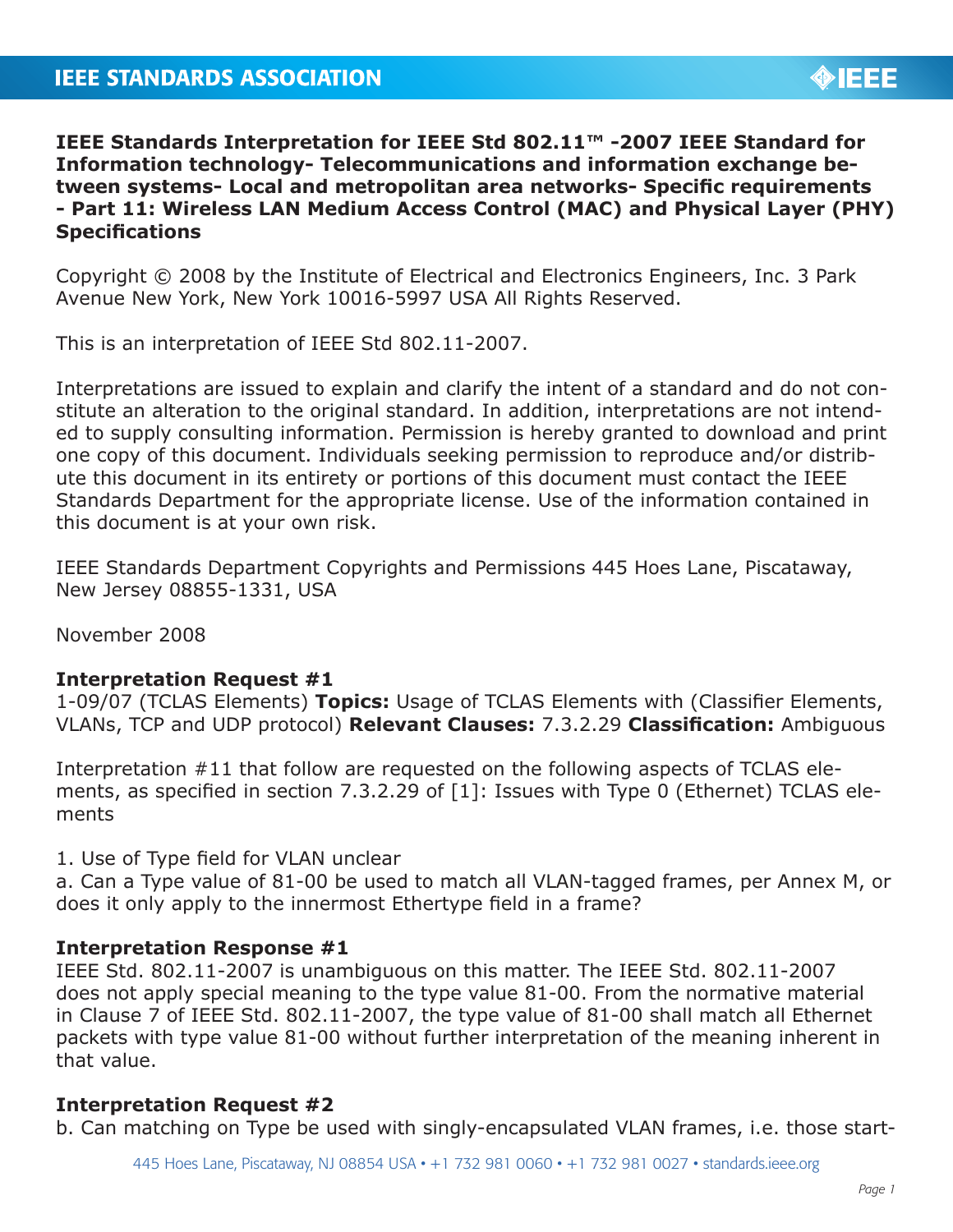ing AA-AA-03-00-00-00-81-00 but not starting AA-AA-03-00-00-00-81-00-xx-yy-AA-AA, per Annex M (which is merely informative)?

## **Interpretation Response #2**

IEEE Std. 802.11-2007 is unambiguous on this matter. Clause 7 defines the normative behaviour for TCLAS. Annex M contains informative information only and does not modify the normative behaviour defined in Clause 7.

## **Interpretation Request #3**

2. Use with non-SNAP/non-RFC1042 frames unclear

a. Can matching on Type be used with non-RFC1042 SNAP frames, i.e. those starting AA-AA-03 but not starting AA-AA-03-00-00-00, per Annex M?

 i. If so, does this mean that the first three octets of the SNAP header are simply ignored?

 ii. If not, does this mean that AppleTalk (2), AppleTalk AARP (1) and IPX Ethernet II, per Table M.2, cannot be matched?

b. Can matching on Type be used with non-SNAP frames, e.g. those starting E0-E0- 03 or FF-FF, per Annex M?

i. If so, how?

## **Interpretation Response #3**

IEEE Std. 802.11-2007 specifies how to match the type field of an Ethernet packet without specifying any mapping from an Ethernet packet to a MAC-UNITDATA primitive. Whenever the integration function results in an Ethernet packet, a TCLAS classifier of Type 0 [Ethernet] may meaningfully be applied. Whenever an integration function does not result in an Ethernet packet, a TCLAS classifier of Type 0 cannot be applied.

## **Interpretation Request #4**

Issues with Type 1 (TCP/UDP IP) TCLAS elements

1. Use of Version field unclear

a. Is the Version field part of the Classifier Mask, such that the LSB of the Classifier Mask refers to the Version, or does the LSB of the Classifier Mask refer to the Source IP Address?

b. Is the Version field required to be set to 4 for IPv4 or 6 for IPv6 (even if the answer to the previous question is that the LSB of the Classifier Mask refers to the Version and hence the Version may not be part of the matching), or is the IP version to which a Type 1 TCLAS element applies implied by the length of the TCLAS element?

# **Interpretation Response #4**

1a) IEEE Std. 802.11-2007 is unambiguous on this matter. The version field is included in the list of classifier parameters [paragraph 4 page 137] and is therefore included in the classifier mask subfield as defined in [paragraph 1 page 137].

1b) IEEE Std. 802.11-2007 is unambiguous with respect to the fields included in the

**OBJECT**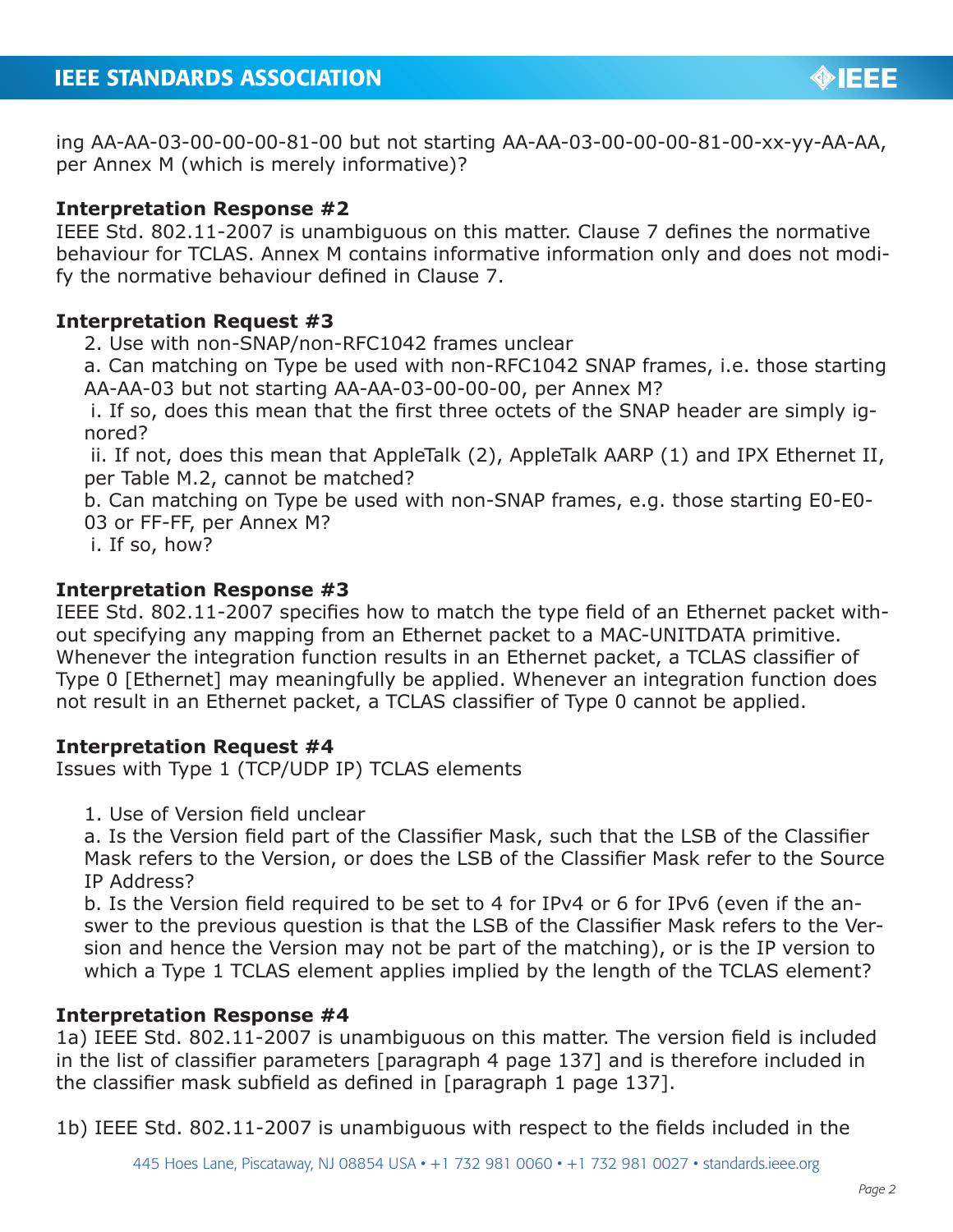Frame Classifier. IEEE Std. 802.11-2007 is ambiguous with respect to the value contained in those fields. Specification of those values is outside the scope of IEEE Std. 802.11-2007.

IEEE Std. 802.11-2007 is ambiguous on this issue. The issue will be forwarded to the 802.11 Working Group for consideration in a future revision of the standard.

## **Interpretation Request #5**

- 2. Lack of Protocol field for IPv6
- a. It is not possible to match based on the upper-layer protocol in IPv6 frames, unlike
- in IPv4 frames. Is this an oversight, or is it deliberate?

#### **Interpretation Response #5**

2a) IEEE Std. 802.11-2007 is unambiguous on this issue. The next header field is not included in the IPv6 Frame Classifier.

This issue will be forwarded to the 802.11 Working Group for consideration in a future revision of the standard.

3. Lack of DSCP field for IPv6

a. It is not possible to match based on the DSCP in IPv6 frames, unlike in IPv4 frames. Is this an oversight, or is this deliberate?

3a) IEEE Std. 802.11-2007 is unambiguous on this issue. The Traffic Class field is not included in the IPv6 Frame Classifier. This issue will be forwarded to the 802.11 Working Group for consideration in a future revision of the standard.

## **Interpretation Request #6**

4. Setting of the 4 MSBs in Flow Label field for IPv6 unclear

a. It is not specified that the 4 MSBs in the Flow Label field for IPv6 are set to 0/ignored, unlike the 2 MSBs in the DSCP field for IPv4. Is this an oversight, or is this deliberate?

## **Interpretation Response #6**

4a) IEEE Std. 802.11-2007 is ambiguous on this issue. The text does not describe how the 20-bit IPv6 Flow Label is aligned within the 24-bit Flow Label Field in figure 7-89. This issue will be forwarded to the 802.11 Working Group for consideration in a future revision of the standard.

## **Interpretation Request #7**

5. Use of Source/Destination Port fields for protocols other than TCP and UDP unclear a. The formatting of the specification suggests that in frames carrying protocols other than TCP or UDP, only the DSCP and Protocol (IPv4) or Flow Label (IPv6) fields are part of the matching. Is this unintended? [Will assume so!]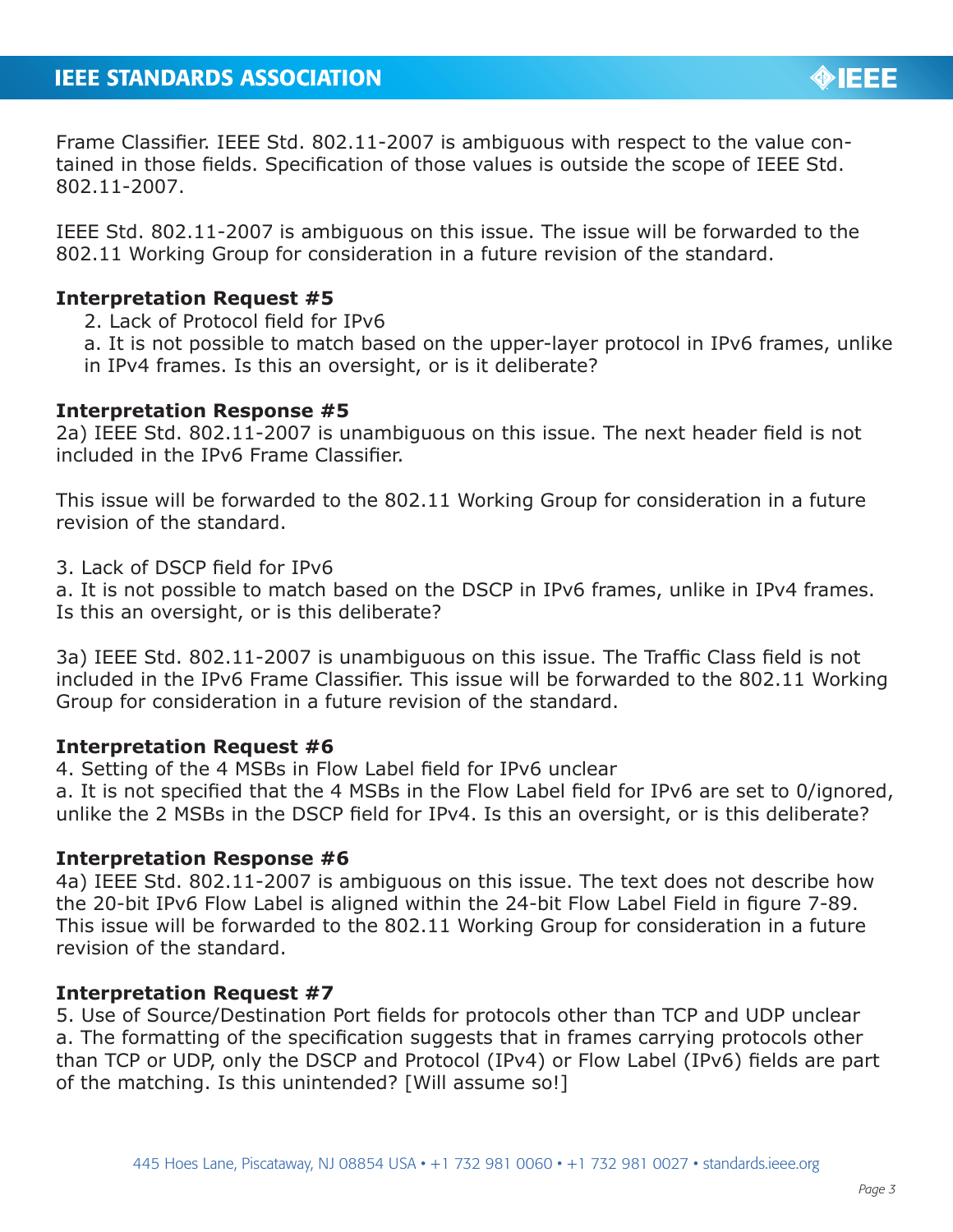#### **Interpretation Response #7**

5a) IEEE Std. 802.11-2007 is unambiguous on this issue. The classifier mask allows the selection of version, source IP address, destination IP address, DSCP, and protocol. The text of IEEE Std. 802.11-2007 does not describe every possible combination of classifier mask settings.

#### **Interpretation Request #8**

b. Is it valid for a TCLAS element for IPv4 to have the Classifier Mask bit corresponding to the Protocol clear, but to have the bits corresponding to the Source and/or Destination Port set? [Will assume so, based on the inapplicability of this question to TCLAS elements for IPv6.]

#### **Interpretation Response #8**

5b) Yes this is valid. The text of IEEE Std. 802.11-2007 does not describe every possible combination of classifier mask settings.

#### **Interpretation Request #9**

c. If the Classifier Mask bits corresponding to the Source and/or Destination Port are set (and for IPv4 the Protocol bit is clear):

i. How are frames with protocols which do not have 16-bit source/destination ports handled? Do they never match, or do they match subject to the other fields selected in the Classifier Mask (and what if there are no other selected fields  $\Box$  do they then always match?)?

ii. How are frames with protocols other than TCP and UDP which do have 16-bit source/ destination ports handled? Do they never match, or do they match subject to these and the other fields selected in the Classifier Mask, or do they match subject only to the other fields selected in the Classifier Mask? What if the classifying device does not know this protocol?

#### **Interpretation Response #9**

5c) (both i and ii) IEEE Std. 802.11-2007 is ambiguous on this issue. If the protocol is not TCP and not UDP then IEEE Std. 802.11-2007 does not state how source port and destination port classifier fields are used.

This issue will be forwarded to the 802.11 Working Group for consideration in a future revision of the standard.

Whether this condition is diagnosed it is up to the SME and is out of scope for the IEEE Std. 802.11-2007. The IEEE Std. 802.11-2007 is ambiguous regarding how the SME communicates invalid TCLAS parameters to the requesting STA.

#### **Interpretation Request #10**

d. Is it valid for a TCLAS element for IPv4 to have the bits corresponding to the Protocol and to the Source and/or Destination Port set, where the Protocol is not TCP or UDP? i. If it isn't, is the classifying device required to diagnose the condition, and if so what

**OIEEE**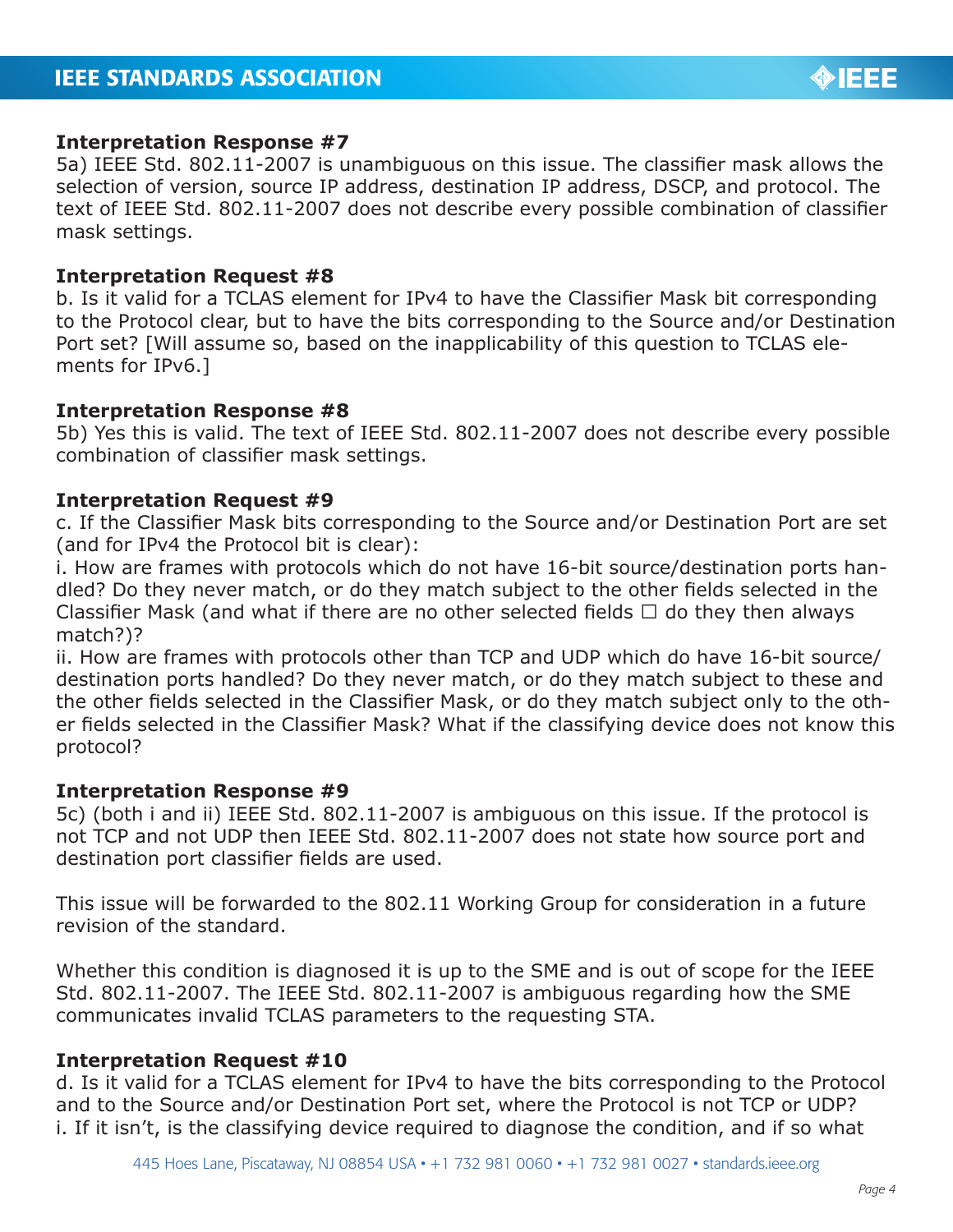

Status Code should it use?

ii. If it is:

1. What if the classifying device does not know this protocol? Is it required to diagnose the condition, and if so what Status Code should it use?

2. If the classifying device does know this protocol, what if it does not have d16-bit source/destination ports? Is the classifying device required to diagnose the condition, and if so what Status Code should it use?

# **Interpretation Response #10**

5d) (both i and ii) IEEE Std. 802.11-2007 is ambiguous on this issue.If the protocol is not TCP and not UDP then IEEE Std. 802.11-2007 does not state how source port and destination port classifier fields are used.

This issue will be forwarded to the 802.11 Working Group for consideration in a future revision of the standard.

Whether this condition is diagnosed it is up to the SME and is out of scope for the IEEE Std. 802.11-2007. The IEEE Std. 802.11-2007 is ambiguous regarding how the SME communicates invalid TCLAS parameters to the requesting STA.

## **Interpretation Request #11**

Issues with Type 2 (IEEE 802.1D/Q) TCLAS elements

1. Number of fields unclear

a. The text implies that the 802.1D priority and the 802.1Q VLAN ID can be matched independently, but the figure implies that the classifier uses a single combined field (including the CFI bit). Which is the correct interpretation?

# **Interpretation Response #11**

IEEE Std. 802.11-2007 is ambiguous on this issue. This issue will be forwarded to the 802.11 Working Group for consideration in a future revision of the standard.

Interpretation Request #12

**Topic:** Multiple SSID usage **Relevant Clauses:** not specified Relevant Figures: not specified **Classification:** Ambiguous/Non-Ambiguous not specified by WG

Service Providers use Multi-SSID many ways:

- extra SSID for particular use-case, device-class, WEP...
- very important for non-enterprise (hotspots, homes)

But There are interop issues -Beacon timing

Some devices cannot cope with a variable or very-short beacon interval - no problems if 50mSec apart,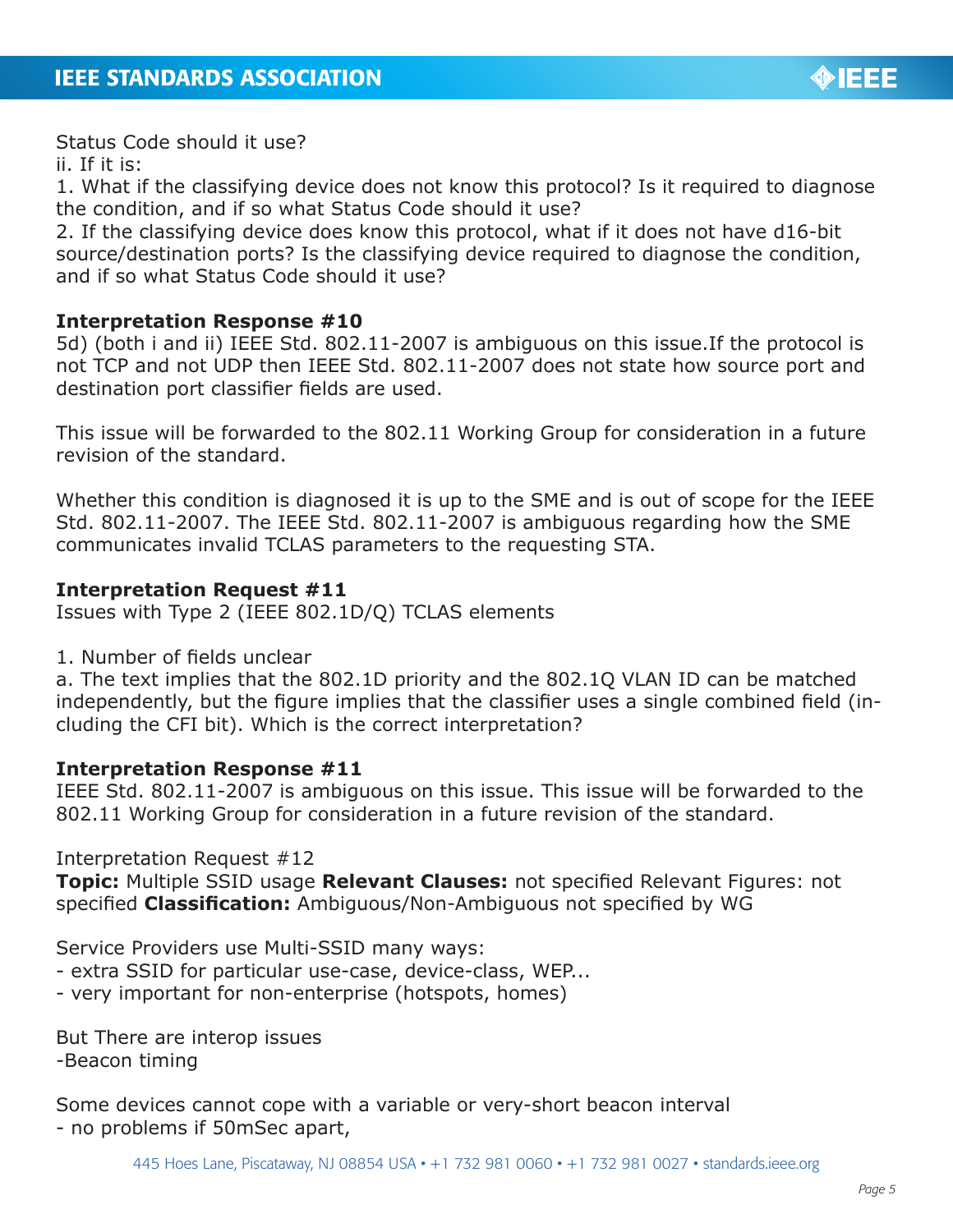- BUT t=SIF gives problems with some devices!

Needs defining for multi-SSIDs

- All clients need to cope with such timing
- Spacing beacons by just SIFS/DIFS

If an AP device is generating multiple BSSID signals what is the proper spacing between those SSIDs?

## **Interpretation Response #12**

Std. IEEE 802.11-2007 only defines one MAC/PHY pair as a STA. When a product virtualizes multiple STAs within the same physical device, the interaction of the virtual STAs are currently outside the scope of the standard, however the use of multiple BSSID/ SSID functionality is currently being defined. The commenter (and others interested) is invited to come and participate with the 802.11 WG.

## **Interpretation Request #13**

Topic: Max SP Length subfield Relevant Clauses: 7.1.1, 7.3.1.17 Relevant Figures: not specified Classification: Ambiguous/non-Ambiguous not specified by WG

Section 7.3.1.17 of Std. IEEE 802.11-2007 says that the Max SP Length subfield of the QoS Info field is reserved when all four U-APSD flags are set to 0. Section 7.1.1 of Std. IEEE 802.11-2007 says that reserved fields and subfields are set to 0 upon transmission and are ignored upon reception.

If a non-AP STA sets all four U-APSD flags to 0 in the QoS Info field in the QoS Capability IE in the Association Request, and then uses an ADDTS Request to set up a delivered-enabled TS (and also sets up a trigger-enabled TS -- perhaps the same TS), how many buffered MSDUs and MMPDUs may the AP deliver to this non-AP STA during an SP triggered by this non-AP STA?

## **Interpretation Response #13**

Std. IEEE 802.11-2007 does not specify when the bits are set to 0, a maximum limit of how many MSDU or MMPDUs are buffered by an AP. Therefore the maximum number would be AP implementation dependent value and would be dependent on the amount of traffic buffered at the AP (See table 7-25 bit 5-6). A limit is prescribed only when Bit 5 and/or 6 are set to 1.

## **Interpretation Request #14**

**Topic:** Minimum PHY Rate definition **Relevant Clauses:** 7.3.2.30 Relevant Figures: not specified **Classification:** Ambiguous/non-Ambiguous was not specified by WG

Section 7.3.2.20 {note: the TSPEC element subclause is 7.3.2.30} of IEEE Std. 802.11- 2007says that the Minimum PHY Rate field of the TSPEC IE is the desired minimum PHY rate to use for this TS, in bits per second, that is required for transport of the MSDUs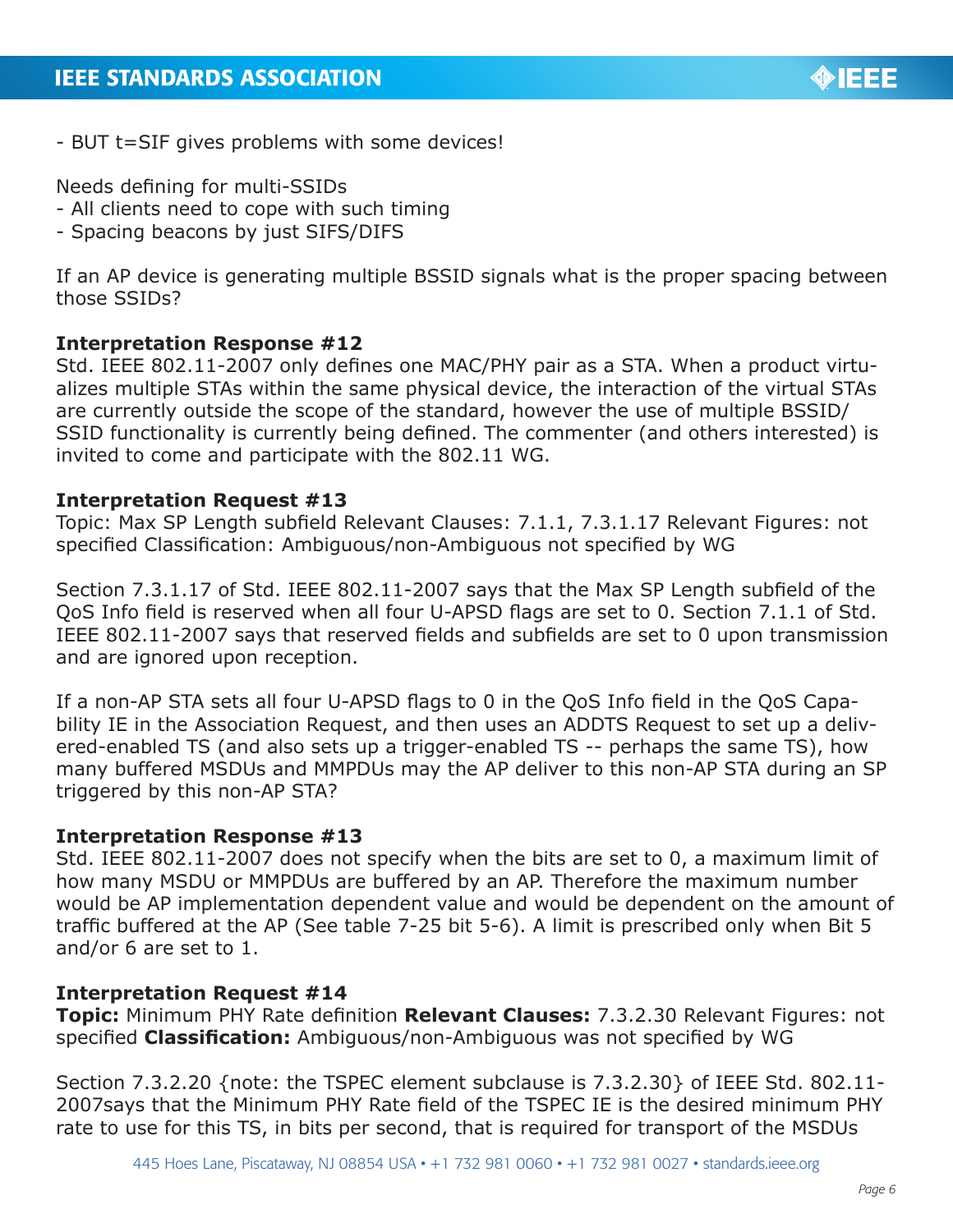belonging to the TS in this TSPEC.

What are the exact semantics of this field?

Does this need to correspond to an operational rate of the AP which the non-AP STA can transmit at, for a TS with an uplink component (vice-versa for a TS with a downlink component)? [\*]

If not, must it be a rate supported by the PHY being used (though perhaps not a rate supported by the non-AP STA and/or AP)?

If not, must it be less than or equal to the highest rate supported by the PHY being used? Or the highest rate supported by the non-AP STA and AP? And if the answer to question marked with  $\lceil * \rceil$  is no, then how is K.2.2 to be used?

An example may help. Say we're using 802.11a, the AP supports 6, 12, 24 and 48 Mbps, and the STA supports 6, 9, 12 and 24 Mbps (here "supports" means both tx and rx). Which of the following values would be valid values in the Minimum PHY Rate field for an uplink TSPEC, and for those values, what value would be used for to compute the MPDU-ExchangeTime in section K.2.2 of [1]?

- 1. 24 000 000 (supported by both STAs)
- 2. 9 000 000 (not supported by AP)
- 3. 48 000 000 (not supported by non-AP STA)
- 4. 18 000 000 (valid .a rate, but not supported by either STA)

5. 36 000 000 (valid .a rate, but not supported by either STA and higher than non-AP STA's highest rate)

- 6. 27 000 000 (valid .a rate, but only in "half-clocked" operation)
- 7. 54 000 000 (highest rate on .a; not supported by either STA)
- 8. 1 111 111 111 (not a valid rate for any PHY; higher than highest rate on any PHY)
- 9. 111 111 111 (not a valid rate for any PHY; higher than highest rate on .a)
- 10. 11 111 111 (not a valid rate for any PHY, but in .a rate range)
- 11. 111 111 (not a valid rate for any PHY; lower than lowest rate on .a)
- 12. 111 111 (not a valid rate for any PHY; lower than lowest rate on any PHY)
- 13. 11 000 000 (not a valid .a rate, but valid .b rate and in .a rate range)
- 14. 1 000 000 (not a valid .a rate and not in .a rate range, but valid .b rate)

# **Interpretation Response #14**

In clause 7.3.2.30, the Minimum PHY Rate field definition:

- The Minimum PHY Rate field is 4 octets long and contains an unsigned integer that specifies the desired minimum PHY rate to use for this TS, in bits per second, that is required for transport of the MSDUs belonging to the TS in this TSPEC21.
	- Footnote 21: This rate information is intended to ensure that the TSPEC parameter values resulting from an admission control negotiation are sufficient to provide the